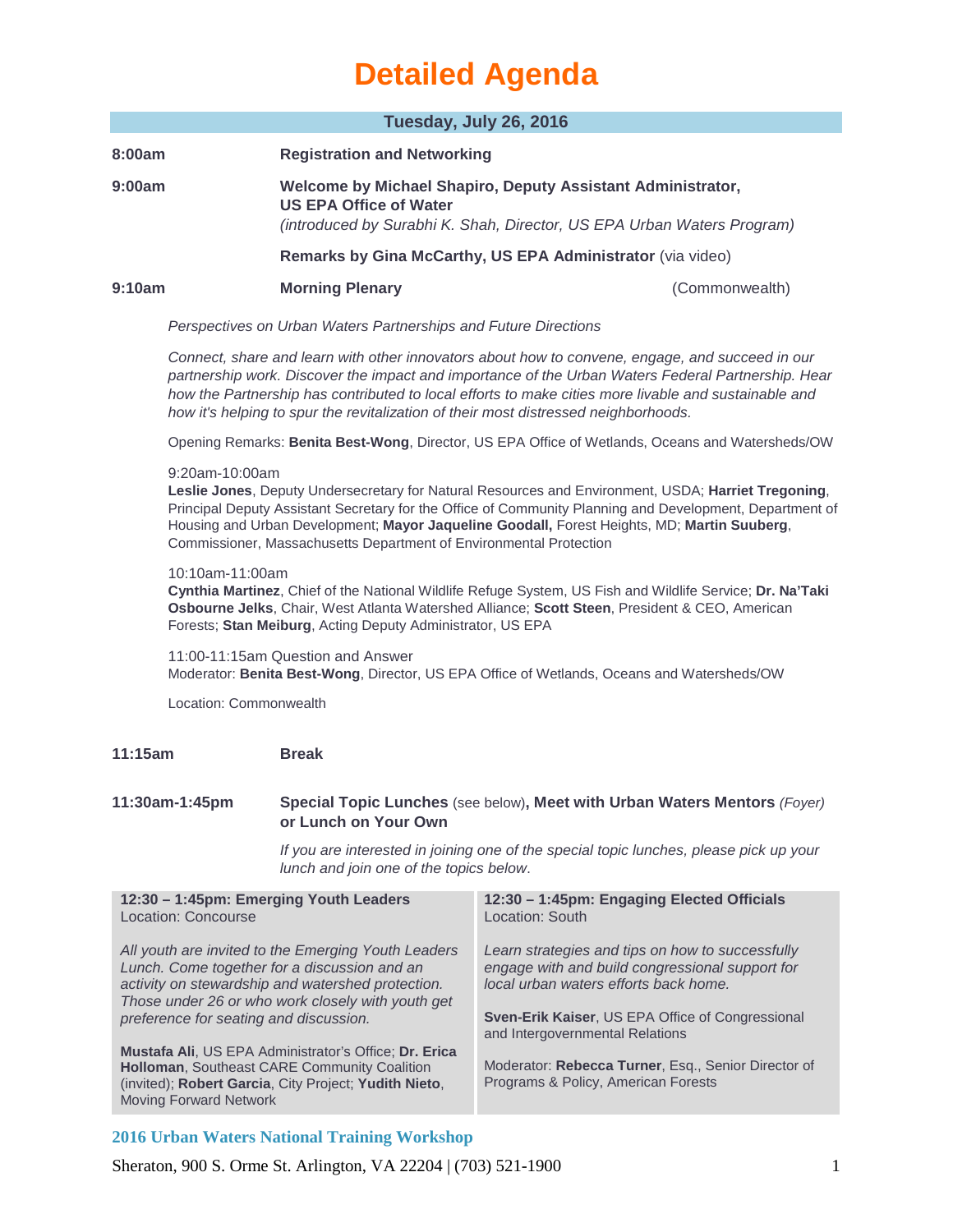## **Tuesday, July 26, 2016 (continued)**

## **2:00pm-3:30pm Concurrent Sessions**

#### **Session 1A: Crash Course in Understanding Environmental Justice – EJ 1.0** (North)

*This interactive session is geared to those who are relatively new to working with environmental justice communities and will cover basic definitions and principles, and how to transcend language and cultural barriers to build meaningful, authentic partnerships. Join peers in a moderated discussion about environmental justice challenges and discover insights for effectively working in, and with, communities that face a range of economic, social, environmental and organizational capacity challenges.*

**Mustafa Ali**, US EPA Administrator's Office; **Dr. Marva King**, US EPA Office of Environmental Justice; **Matthew Tejada**, US EPA Office of Environmental Justice

Moderator: **Vernice Miller-Travis**, Senior Advisor for Environmental Justice, Skeo

#### **Session 2A: Can Green Infrastructure Provide Community-Based Solutions?** (South)

*Learn effective messaging around green infrastructure practices to address community needs and goals. How to communicate the benefits of green infrastructure to broader audiences.* 

**Richard Dolesh**, National Recreation and Parks Association; **Erik Meyers**, Conservation Fund; **David Washington**, Prince George's County Clean Water Partnership; **Tony Torrence**, Community Improvement Association and Proctor Creek Stewardship Council (invited)

Moderator: **Sheila Frace**, Deputy Director, US EPA Office of Wastewater Management/OW

**Session 3A: How Do You Build Effective Public Private Partnerships to Support Your Work?** (Concourse)

*This session will focus on how local urban waters projects can create effective public private partnerships to support community revitalization and urban waters restoration efforts.* 

**Judson Greif**, US Water Alliance; **Dave Ives**, US Economic Development Administration; **Jeff Lerner**, American Forests; **Lesly Melendez**, Groundwork Lawrence; **Sharon Bradley**, Bradley Site Design

Moderator: **David Lloyd**, Director, US EPA Office of Brownfields and Land Revitalization/OLEM

**3:30pm-3:45pm Break**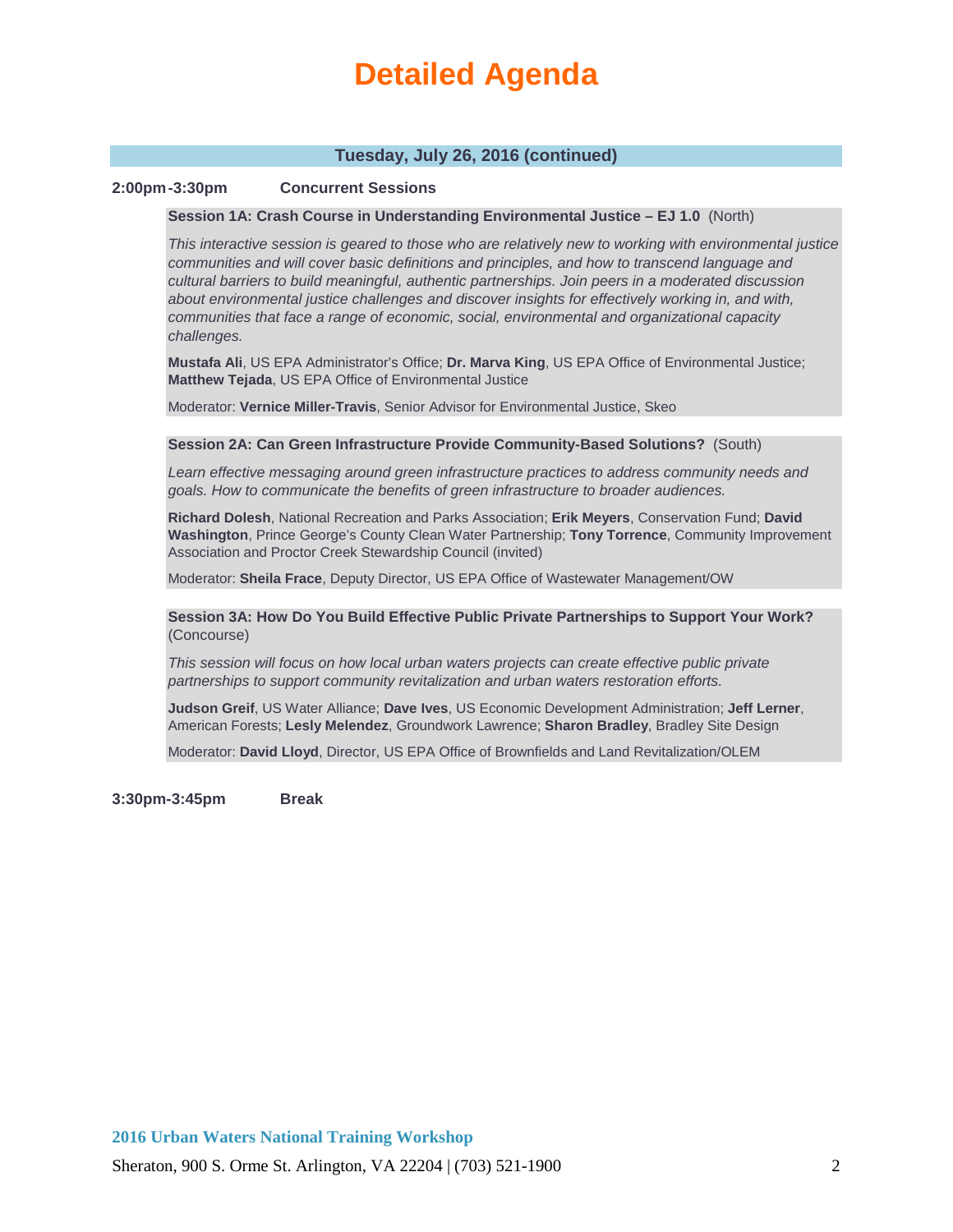## **Tuesday, July 26, 2016 (continued)**

## **3:45pm-5:15pm Concurrent Sessions**

**Session 1B: Conversations with the Funding Partners of National Fish and Wildlife Foundation**  (North)

*Hear from contributors that support NFWF's Five Star and Urban Wates Restoration Grant Program.*  Participants will glean tips for approaching local and regional philanthropic partners to support their *own Urban Waters efforts. Hear how to make a business case for your urban waters work. Other foundations and corporations will also gain a better understanding in how investing in urban waters can support their interests and goals.* 

**Carrie Clingan**, National Fish and Wildlife Foundation **Leslie Cox**, Southern Company; **Mike Shaw**, Wildlife Habitat Council; **Angelina Yost**, US Fish and Wildlife Service

Moderator: **Dan Jirón**, Associate Chief of US Forest Service

## **Session 2B: Effective Strategies for Working with Environmental Justice Communities – EJ 2.0**  (South)

*Join peers in a moderated discussion about environmental justice challenges and discover insights for*  how agency staff and organizations can effectively work in and with communities that face a range of *economic, social, environmental and organizational capacity challenges. Learn how to build relationships and get to know the communities you are trying to work in and how to identify and work with authentic / credible community leadership. How do you build mutual capacity for long-term success? What are some of the tensions speakers have encountered and how did they overcome them? This session provides an opportunity to hear from representatives of other EJ communities about how partnerships have been most useful for them and lessons learned.* 

**Derrick Evans**, Gulf Coast Community Initiative; **Brenda Thomas**, Marlborough Community Coalition; **Sabrina Johnson**, US EPA Office of Transportation and Air Quality; **Robert Garcia**, City Project

Moderator: **Michael Wenstrom**, US EPA Region 8

#### **Session 3B: Successful Partnering between National NGOs and Local Partners (Table Top Conversations)** (Concourse)

*This will be an interactive session to provide participants with opportunities to directly interact with established NGO representatives and community-based partners. Participate in roundtable discussions on building stronger, more effective and successful collaborations between national NGOs and community-based organizations.*

Representatives from National NGOs including American Forests, American Rivers, Arbor Day Foundation, Conservation Fund, Earth Force; National Recreation and Parks Association, National Wildlife Federation, River Network, Trust for Public Land, U.S. Water Alliance and Wilderness Inquiry

Moderator: **Dave Evans**, Deputy Director, US EPA Office of Wetlands, Oceans and Watersheds/OW

#### **5:30pm – 7:00pm** *City of Trees* **Screening sponsored by American Forests** (South)

*American Forests invites workshop participants to join a screening of the film City of Trees. Light refreshments and cash-bar available. See flyer at registration for more information about the film.* 

*Welcome by Ian Leahy, American Forests*

*City of Trees screening*

*Discussion following film moderated by Dana Coelho, US Forest Service*

#### **2016 Urban Waters National Training Workshop**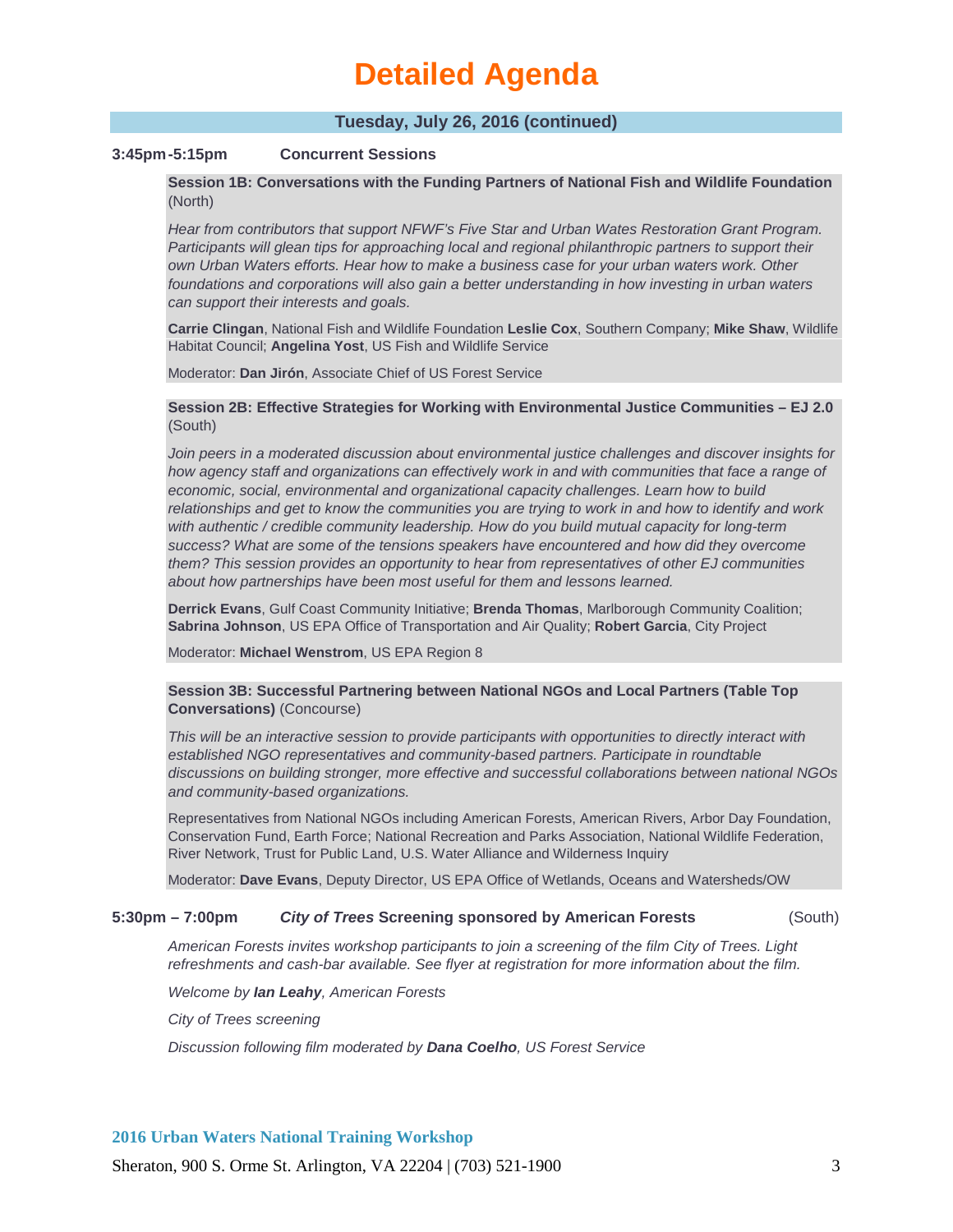## **Wednesday, July 27, 2016**

## **8:00am Registration and Networking**

### **8:45am Morning Plenary** (Commonwealth)

*Partnering with Community-based Organizations – Lessons from Philanthropy* 

*In the age of public private partnership increasing in our work, what are the lessons learned from Foundations about working with community based organizations and communities of color on environmental issues? Private foundation representatives will share their approach for engaging local communities, lessons learned and provide location-based examples.* 

Opening Remarks: **Jeff Reinbold**, Assistant Director for Partnerships and Civic Engagement, National Park Service, Department of the Interior

**David Beckman**, President, Pisces Foundation **Lois DeBacker**, Managing Director, Kresge Foundation

Moderator: **Mark Van Putten**, President and CEO, Wege Foundation

#### **10:00am Break**

#### **10:15am-11:45am Concurrent Sessions**

#### **Session 1C: Making a dollar go further: Ambassadors and the Triple Bottom Line** (North)

*Every funding dollar is expected to work harder these days, to provide a return on multiple local priorities at once. Urban Waters Ambassadors are navigating their partnerships through the crossroads of competing demands and complicated funding environments towards deeper placedbased impact and more sustainable outcomes. Join this conversation about why each location should have a "quarterback," how an Ambassador can be key to facilitating the intersection of local issues and identifying resources for sustaining local urban waters work.* 

**Carol Armstrong,** City of Los Angeles Mayor's River Works**; Dr. Jalonne White-Newsome,** Kresge Foundation; **Lisa Pelstring**, Department of the Interior and more to come!

Moderator: **Pauline Louie**, Los Angeles River Watershed Ambassador

#### **Session 2C: Addressing Public Health Challenges** (South)

*Hear how communities respond innovatively to public health issues through their urban waters efforts. From the first urban waters Health Impact Assessment to preparing for the Zika Virus to addressing the impacts of living next to a large port, speakers will deliver insights that can be deployed across the country.*

**Dr. Hector Villanueva**, HealthmedPro, Puerto Rico (invited); **Florence Fulk**, US EPA Office of Research and Development; **Dr. Erica Holloman**, Southeast CARE Community Coalition; **Hannah Kett**, Duwamish River Cleanup Coalition

Moderator: **Peter Grevatt**, Director, US EPA Office of Ground Water and Drinking Water/OW

#### **Session 3C: Crash Course in Understanding Environmental Justice – EJ 1.0** (Concourse)

*See Session 1A description – this is a repeat offering to ensure everyone can participate in one of these sessions.* 

**Mustafa Ali**, US EPA Administrator's Office; **Dr. Marva King**, US EPA Office of Environmental Justice; **Matthew Tejada**, US EPA Office of Environmental Justice

Moderator: **Michael Wenstrom**, US EPA Region 8

### **2016 Urban Waters National Training Workshop**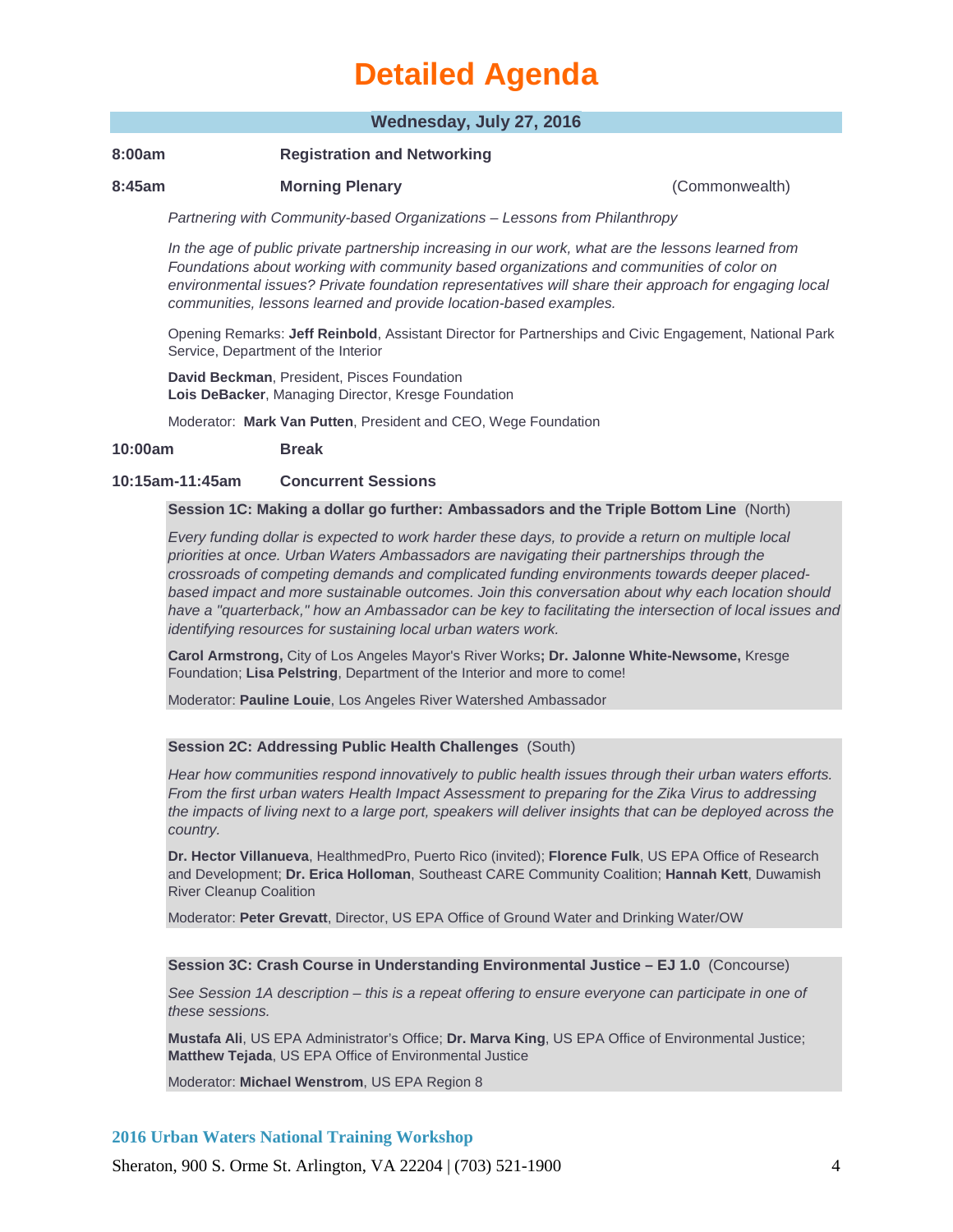### **Wednesday, July 27, 2016 (continued)**

| 11:45am-2:00pm       | <b>Lunch and Concurrent Options</b>                                                                                                                                    |         |
|----------------------|------------------------------------------------------------------------------------------------------------------------------------------------------------------------|---------|
| 12:00pm-2:00pm       | <b>Urban Waters Tools Expo</b>                                                                                                                                         | (Fover) |
|                      | Please join us in the foyer to see project displays and demos of urban waters tools<br>that can support you in your work. See list of displays and tools on last page. |         |
| 12:30pm-1:10pm       | <b>Participants Choice A</b>                                                                                                                                           | (South) |
| $1:10$ pm $-1:50$ pm | <b>Participants Choice B</b>                                                                                                                                           | (South) |

*Join us for open discussion on topics chosen by you! Please submit your topic ideas by 10am on Wednesday using the index cards provided in your packet and at the registration table.* 

Moderators: **Ann-Marie Mitroff**, Groundwork USA and **Diana Toledo**, River Network

## **1:45pm-2:00pm Break**

## **2:00pm-3:30pm Concurrent Sessions**

**Session 1D: Building an Effective Program: How'd they do it? Lessons Learned** (North)

*This session will focus on a range of perspectives on building an effective program and how the Urban*  Waters Federal Partnership has helped local efforts be more effective. Speakers will also provide *insights on cultivating champions, paths to securing funding and developing reportable metrics.* 

**Dennis Chestnut**, Groundwork Anacostia; **Michelle Melendez**, First Choice Community Health; **Claire Robinson**, Amigos de Los Rios; **Deborah Scott**, Georgia Stand-Up

Moderator: **Corita Waters**, National Park Service

#### **Session 2D: How to Build a Broader, More Diverse, More Culturally Competent Coalition** (South)

*Hear how a coalition of regional funders and their grantee network of local and regional watershed organizations are thinking differently about how to reach new constituents. Learn about the need to identify a new approach to diversifying communities of practice and how these watershed organizations are thinking differently about engaging with broader constituencies.*

**Jamie Baxter**, Chesapeake Bay Funders Network; **Chante Coleman**, Choose Clean Water Coalition; **Elise Bruner**, Blue Water Baltimore; **Angie Rosser**, West Virginia Rivers Coalition

**Moderator: Vernice Miller-Travis**, Senior Advisor for Environmental Justice, Skeo

#### **Session 3D: Lessons from Other Place-Based Partnerships** (Concourse)

*The Urban Waters movement can gain strength and stability by gathering lessons learned from other place-based partnerships. Come hear about these efforts and answer questions like: How do you ensure benefits for local partners, and how do you initiate project ideas and mobilize resources, partners and momentum to implement urban waters projects over time?*

**Naomi Friedman**, Department of Housing and Urban Development; **Dr. Marva King**, US EPA CARE Initiative; **Sally Sears**, Southfork Conservancy; **Yudith Nieto**, Moving Forward Network; **Javier E. Laureano**, San Juan Bay Estuary Program

Moderator: **Tara McGuinness**, OMB Community Solutions

**3:30pm-3:45pm Break**

**2016 Urban Waters National Training Workshop**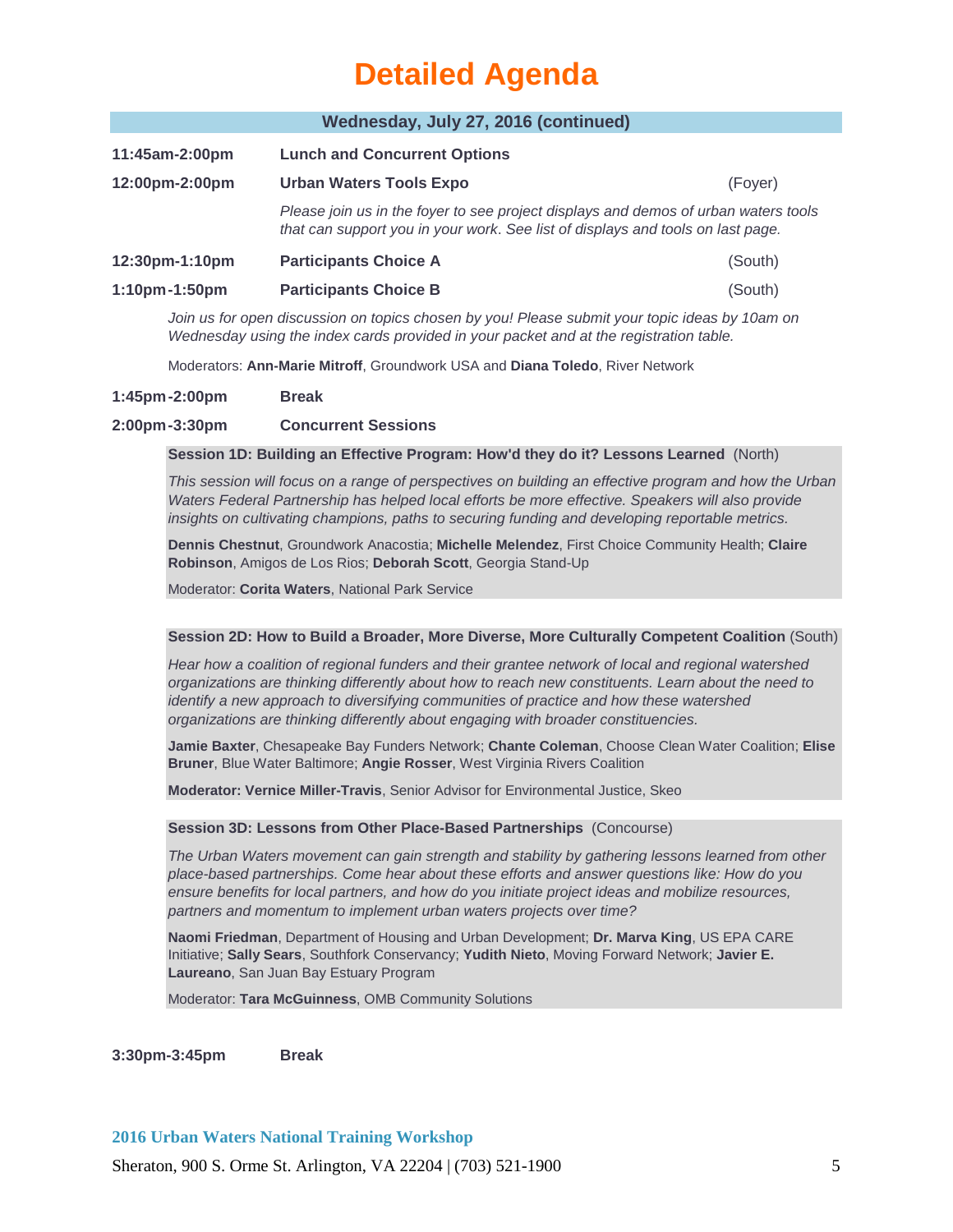#### **3:45pm-5:15pm Concurrent Sessions**

**Session 1E: What Social Science Research is Telling Us – Nexus Between Health, Nature and Community Quality of Life** (North)

*Hear from researchers how their findings support efforts in the urban waters movement. Topics include environmental strategies for improving urban health and safety; barriers to homeowner maintenance to septic systems; urban sustainability; and ethnic perceptions of natural environments; outdoor recreation behavior and preferences for minority groups.* 

**Michelle Kondo**, US Forest Service; **Natalie Johnson**, Northwest Indiana Urban Waters Ambassador; **Dwane Jones**, University of the District of Columbia; **Cassandra Johnson Gaither**, US Forest Service Southern Research Station

Moderator: **Carl Lucero**, the Director of Landscape Restoration and Ecosystem Services Research, US Forest Service

#### **Session 2E: Citizen Science, Monitoring and Engaging Youth** (South)

*Practitioners share lessons learned from developing citizen science and volunteer monitoring programs. Hear how to meaningfully engage youth, and learn about efforts that have led to job creation, especially in environmental justice communities.* 

**Fred Tutman**, Patuxent River Keeper; **Lynn Youngblood**, Blue River Watershed Association; **Michelle Luebke**, Bronx River Alliance

**Moderator: Betsy Southerland**, Director, US EPA Office of Science and Technology/OW

#### **Session 3E: The Need for Partnerships and Collaboration** (Concourse)

*Hear about the nuts and bolts of building effective partnerships and innovative ideas used for problem solving. Session will showcase diverse federal agencies that are supporting Urban Water projects in various ways to encourage more federal agencies to participate.* 

**Lance Davisson**, National Urban and Community Forestry Advisory Council; **Ed Reyes**, former Los Angeles City Councilor (invited); **Joe Rieger**, Elizabeth River Project; **Lorisa Smith**, Missouri Department of Natural Resources (invited)

Moderator: **Donna Myers**, Chief, Office of Water Quality, US Geological Survey